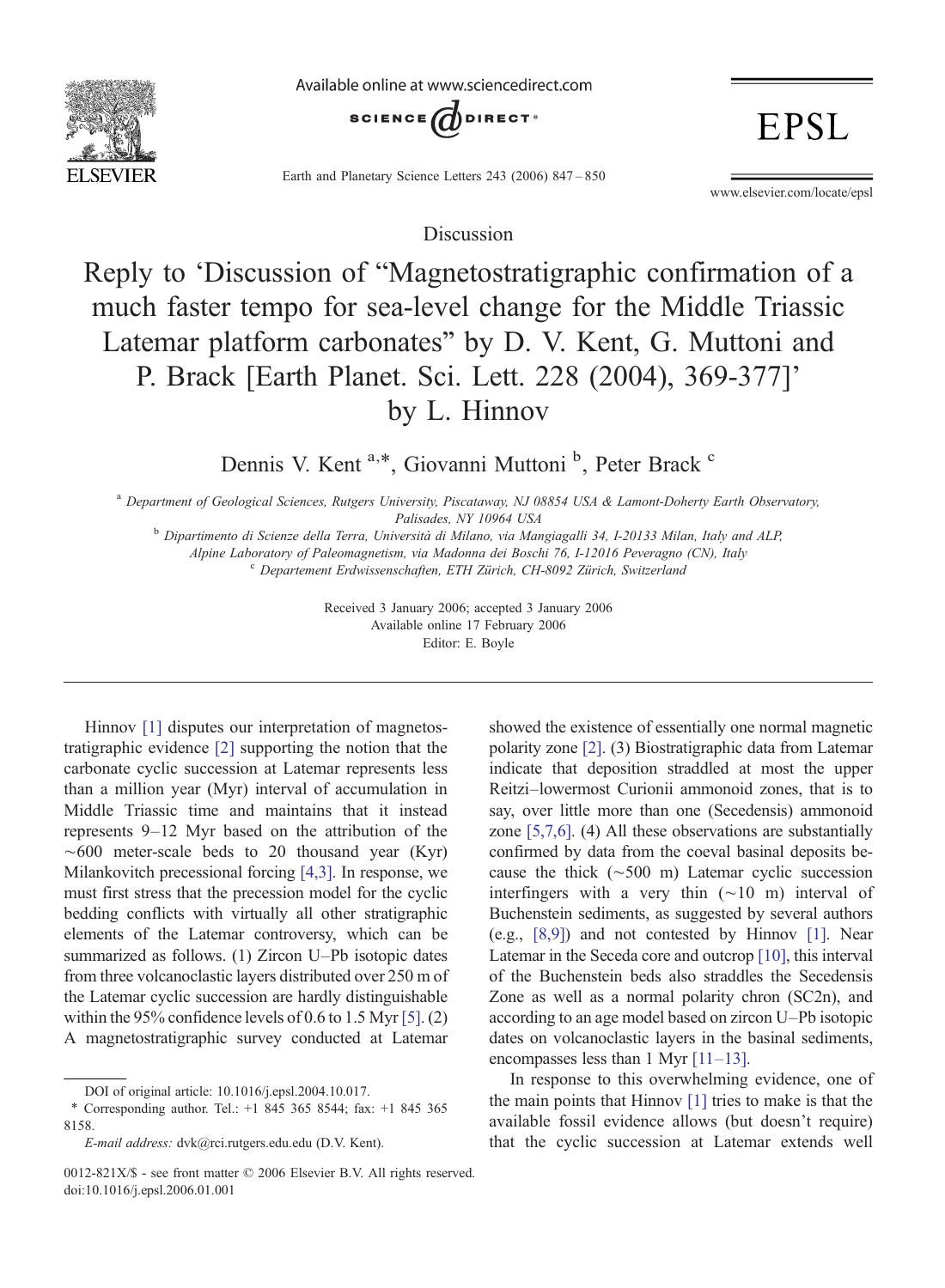down into the Reitzi Zone, which at Seceda is associated with reverse magnetic polarity Chron SC1r and would thus conflict with the predominantly normal polarity magnetizations we reported from the Latemar. Rather than criticizing the details of the proposed realignment, for example, the inconsistent use of the U–Pb zircon dates beyond their analytical precision for correlation before discrediting them entirely, we would simply point out that the possibility of remagnetization at Latemar suggested by Hinnov would not materially affect the overall conclusion that the Latemar cyclic succession corresponds to only a thin basinal interval of latest Anisian age in the Buchenstein record. The only evidence that this interval could be as much as 9–12 Myr long comes from the precession cycle model long advocated by R.K. Goldhammer, L. Hinnov and coworkers [\[15,16,4,3,14,1\]](#page-2-0).

In analyzing the frequency spectrum of the CDL series [\[3\],](#page-2-0) we indeed may not have adequately considered a time-varying accumulation of the Latemar succession, which on closer inspection is more poorly behaved than we had appreciated. The CDL series has only 472 entries of depth-rank (integer values from 1 to 4) for successive intervals of a 159 m-thick section (Data Repository Item 2002129, ref. [\[3\]\)](#page-2-0); this provides a depthrank value every 34 cm on average, which we suggested is too coarse to systematically resolve meter-scale variations. Hinnov [\[1\]](#page-2-0) counters that the CDL observations should be regarded as virtually continuous down to the 0.5 cm level of resolution, which is not obvious from the listing nor is it evident what to do with 13 intervals (all depth-rank of 1) that are listed as being only 0.1 cm thick. At face value, intervals of uniform facies (i.e., depth-rank) in the CDL series range in thickness by a factor of more than 3000 (0.1 cm to 330 cm), which suggests a very inhomogeneous record. Moreover, the Latemar cyclic succession, with alternating supratidal and subtidal facies and meter-scale bedding that is mainly defined by exposure surfaces, is unlikely to be a continuous depositional record. The supratidal facies (depth-ranks 1 and 2) tend to be thinner and account for only ∼27% (43/159 m) of the overall CDL section but these intervals are more frequent (295/472, or 63%) than the subtidal facies (depth-ranks 3 and 4), which account for almost 75% of the CDL section (116/159 m) even though designated for only 37% (177/472) of the intervals. Such asymmetries in frequency and relative thicknesses of supratidal and subtidal facies intervals, and the varying sediment accumulation rates they imply, pose challenging problems in spectral analysis, which are recognized by Hinnov. More troubling is evidence for frequent discontinuities in the CDL series: over 50%

(270/471) of the depth-rank values jump by 2 or 3 between adjacent intervals with over 30% (147/471) jumping by 3, the maximum possible; in fact, only 35% (165/471) of the changes are a unit depth-rank (and 36 adjacent intervals are for some reason listed as having the same depth-rank). Accordingly, we are increasingly skeptical of the meaning of findings of frequency peaks in spectral analyses of the CDL series, including our efforts in the untuned depth domain [\[2\]](#page-2-0) (see also [\[1\]\)](#page-2-0) and certainly those resulting from realignments and tuning employed in the conversion to a time series [\[3\]](#page-2-0). The origin of the repetitive meter-scale bedding, whose characteristic timing (average but not necessarily periodic) of ∼1.7 Kyr [\[2\]](#page-2-0) falls well below Milankovitch precessional (20 Kyr) forcing, remains unclear but we speculated that tidal amplitude variations [\[18,17,20,19\]](#page-2-0) may play a role in such cyclic platform carbonates.

It is difficult to shoe-horn the 9–12 Myr duration estimate for the Latemar into the geologic time scale but Hinnov [\[1\]](#page-2-0) suggests that the most recent version of the time scale assigns ostensibly sufficient time (17 Myr) to the Middle Triassic [\[21\]](#page-3-0) to allow this. This comparison, however, is misleading because the Latemar cyclic succession clearly represents only a small fraction of the Middle Triassic (Anisian and Ladinian), for example, only ∼15% (by correlation) of the uppermost Anisian to upper Ladinian Seceda section (see Fig. 2 in  $[2]$ ), only 1 or 2 of the 25 magnetic polarity chrons recognized in the Middle Triassic (e.g., [\[22\]\)](#page-3-0), and only 1 or 2 of the dozen or so ammonoid zones recognized in the Middle Triassic (e.g., [\[21\]\)](#page-3-0), small proportions that are much more consistent with a short duration from a straightforward appraisal of the U–Pb zircon dating [\[11,12,5,23\].](#page-2-0) Moreover, the long Latemar time scale is made even more problematical because the Middle Triassic is most likely considerably shorter than given by Gradstein et al. [\[21\]](#page-3-0), who placed the Middle/Late Triassic (Ladinian/Carnian) boundary at 228 Ma and the Early/ Middle Triassic (Olenekian/Anisian) boundary at 245 Ma. The Middle/Late Triassic boundary has to be considerably older, perhaps 235–237 Ma [\[23,26,24,25\],](#page-3-0) in part because U–Pb zircon dates from marine beds on Gravina Island, southeastern Alaska, give  $225 \pm 3$  Ma for a level described as latest Carnian or earliest Norian according to conodonts [\[27\]](#page-3-0). The age from Gravina Island is to our knowledge the only available age calibration point for the marine Late Triassic and needs corroboration. Nevertheless, the date is consistent with an age of 227–228 Ma that has been inferred recently from magnetostratigraphic correlations of the Carnian/ Norian boundary in Tethyan marine sections to the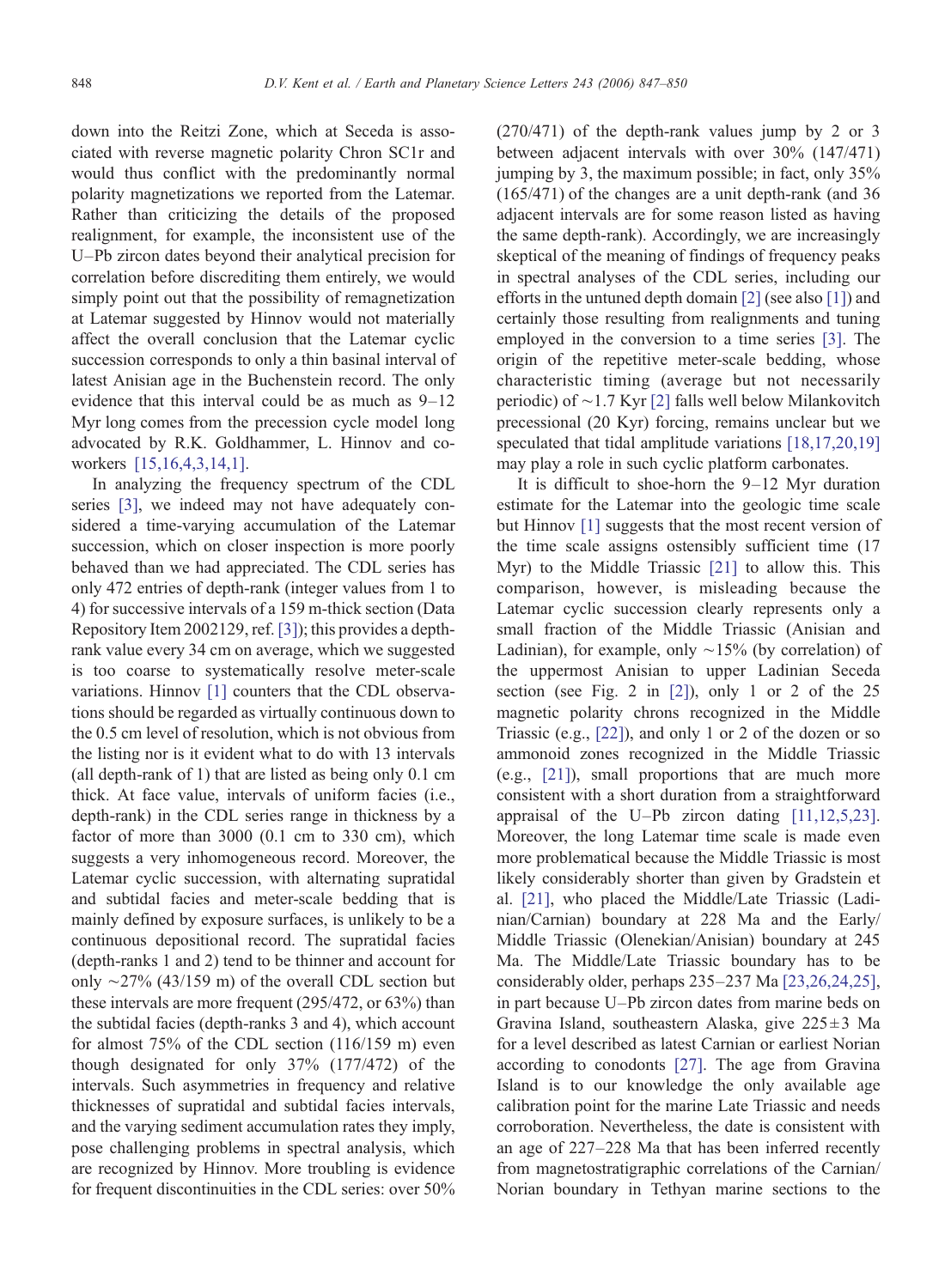<span id="page-2-0"></span>astronomically calibrated Newark continental section [\[29,28\],](#page-3-0) which in turn can be correlated by vertebrate biostratigraphy to a bentonite in the Ischigualasto Formation of Argentina that yielded an  ${}^{40}Ar/{}^{39}Ar$ sanidine plateau date of  $227.8 \pm 0.3$  Ma [\[30\].](#page-3-0) The entire Middle Triassic may thus be as short as, and cannot therefore accommodate, the 9–12 Myr cycle-count duration of the Latemar [1], which represents only a small fraction of the Middle Triassic.

With regard to carbonate accumulation rates, the straightforward application of an age model based on U–Pb zircon dates would suggest values on the order of 500 m/Myr for the Latemar cyclic succession, as recently suggested also by [\[31\]](#page-3-0) and which is not unusually high considering rates of 600 m/Myr estimated (with loose age constraints) by Keim and Schlager [\[32\]](#page-3-0) from the nearby Sella platform. The 20 Kyr durations for the meter-scale bedding cycles would reduce the carbonate accumulation rate estimates by about an order of magnitude to values that Hinnov [1] says are more within an acceptable range but the long duration model would also reduce accumulation rates of coeval basinal sedimentation at Seceda and elsewhere to exceptionally low rates of 1 m/Myr or less. Such extreme condensation would likely result in the formation of hiatuses and biostratigraphic correlation would hardly be consistent, but that is not what is observed (e.g., [\[25\]](#page-3-0)).

A more general consequence of the ongoing Latemar controversy is that most of the U–Pb zircon dates on volcanoclastic horizons in the Alps have been largely ignored even in the most recent GTS2004 time scale compilation [\[21\].](#page-3-0) Ignoring these data just because they could not be reconciled with age estimates based on the conventional cycle counting at Latemar has, in our opinion, contributed to a poorly calibrated and distorted Triassic chronology that requires significant revision, as is already underway [\[25\].](#page-3-0) It is time to move on.

## **References**

- [1] L.A. Hinnov, Discussion of "Magnetostratigraphic confirmation of a much faster tempo for sea-level change for the Middle Triassic Latemar platform carbonates" by D.V. Kent, G. Muttoni, and P. Brack, Earth Planet. Sci. Lett. 243 (2006-this volume) 868–873, [doi:10.1016/j.epsl.2006.01.013.](http://dx.doi.org/doi:10.1016/j.epsl.2006.01.013)
- [2] D.V. Kent, G. Muttoni, P. Brack, Magnetostratigraphic confirmation of a much faster tempo for sea-level change for the Middle Triassic Latemar platform carbonates, Earth Planet. Sci. Lett. 228 (2004) 369–377.
- [3] N. Preto, L.A. Hinnov, L.A. Hardie, V. De Zanche, Middle Triassic orbital signature recorded in the shallow-marine Latemar carbonate buildup (Dolomites, Italy), Geology 29 (2001) 1123–1126.
- [4] L.A. Hinnov, R.K. Goldhammer, Spectral analysis of the Middle Triassic Latemar Limestone, J. Sediment. Petrol. 61 (1991) 1173–1193.
- [5] R. Mundil, R. Zühlke, T. Bechstädt, A. Peterhänsel, S.O. Egenhoff, F. Oberli, M. Meier, P. Brack, H. Rieber, Cyclicities in Triassic platform carbonates: synchronizing radio-isotopic and orbital clocks, Terra Nova 15 (2003) 81–87.
- [6] S. Manfrin, P. Mietto, N. Preto, Ammonoid biostratigraphy of the Middle Triassic Latemar platform (Dolomites, Italy) and its correlation with Nevada and Canada, Geobios 38 (2005) 477–504.
- [7] R. Zühlke, T. Bechstädt, R. Mundil, Sub-Milankovitch and Milanovitch forcing on a model Mesozoic carbonate platform the Latemar (Middle Triassic, Italy), Terra Nova 15 (2003) 69–80.
- [8] F. Maurer, Growth mode of Middle Triassic carbonate platforms in the Western Dolomites (Southern Alps, Italy), Sediment. Geol. 134 (2000) 275–286.
- [9] P. Brack, G. Muttoni, High-resolution magnetostratigraphic and lithostratigraphic correlations in Middle Triassic pelagic carbonates from the Dolomites (northern Italy), Palaeogeogr. Palaeoclimatol. Palaeoecol. 161 (2000) 361–380.
- [10] P. Brack, W. Schlager, M. Stefani, F. Maurer, J. Kenter, The Seceda Drill Hole in the Middle Triassic Buchenstein beds (Livinallongo Formation, Dolomites, Northern Italy): a progress report, Riv. Ital. Paleontol. Stratigr. 106 (2000) 283–292.
- [11] P. Brack, R. Mundil, F. Oberli, M. Meier, H. Rieber, Biostratigraphic and radiometric age data question the Milankovitch characteristics of the Latemar cycles (Southern Alps, Italy), Geology 24 (1996) 371–375.
- [12] R. Mundil, P. Brack, M. Meier, H. Rieber, F. Oberli, High resolution U–Pb dating of Middle Triassic volcaniclastics: timescale calibration and verification of tuning parameters for carbonate sedimentation, Earth Planet. Sci. Lett. 141 (1996) 137–151.
- [13] G. Muttoni, A. Nicora, P. Brack, D.V. Kent, Integrated Anisian– Ladinian boundary chronology, Palaeogeogr. Palaeoclimatol. Palaeoecol. 208 (2004) 85–102.
- [14] N. Preto, L.A. Hinnov, V. De Zanche, P. Mietto, L.A. Hardie, The Milankovitch interpretation of the Latemar platform cycles (Dolomites, Italy): implications for geochronology, biostratigraphy, and Middle Triassic carbonate accumulation, SEPM Spec. Publ. 81 (2004) 167–182.
- [15] R.K. Goldhammer, P.A. Dunn, L.A. Hardie, High frequency glacio-eustatic sealevel oscillations with Milankovitch characteristics recorded in Middle Triassic platform carbonates in northern Italy, Am. J. Sci. 287 (1987) 853–892.
- [16] R.K. Goldhammer, P.A. Dunn, L.A. Hardie, Depositional cycles, composite sea-level changes, cycle stacking patterns, and the hierarchy of stratigraphic forcing: examples from Alpine Triassic platform carbonates, Geol. Soc. Amer. Bull. 102 (1990) 535–562.
- [17] W. Munk, M. Dzieciuch, S. Jayne, Millennial climate variability: is there a tidal connection? J. Climate 15 (2001) 370–385.
- [18] C.D. Keeling, T.P. Whorf, The 1800-year oceanic tidal cycle: a possible cause of rapid climate change, Proc. Natl. Acad. Sci. 97 (2000) 3814–3819.
- [19] W.H. Berger, U. von Rad, Decadal to millennial cyclicity in varves and turbidites from the Arabian Sea: hypothesis of tidal origin, Glob. Planet. Change 34 (2002) 313–325.
- [20] P.L. de Boer, Orbitally forced long-term variations of the astronomical tide and their role in the generation of Milankovitch and sub-Milankovitch cycles, in: B. D'Argenio, A.G. Fisher, I.